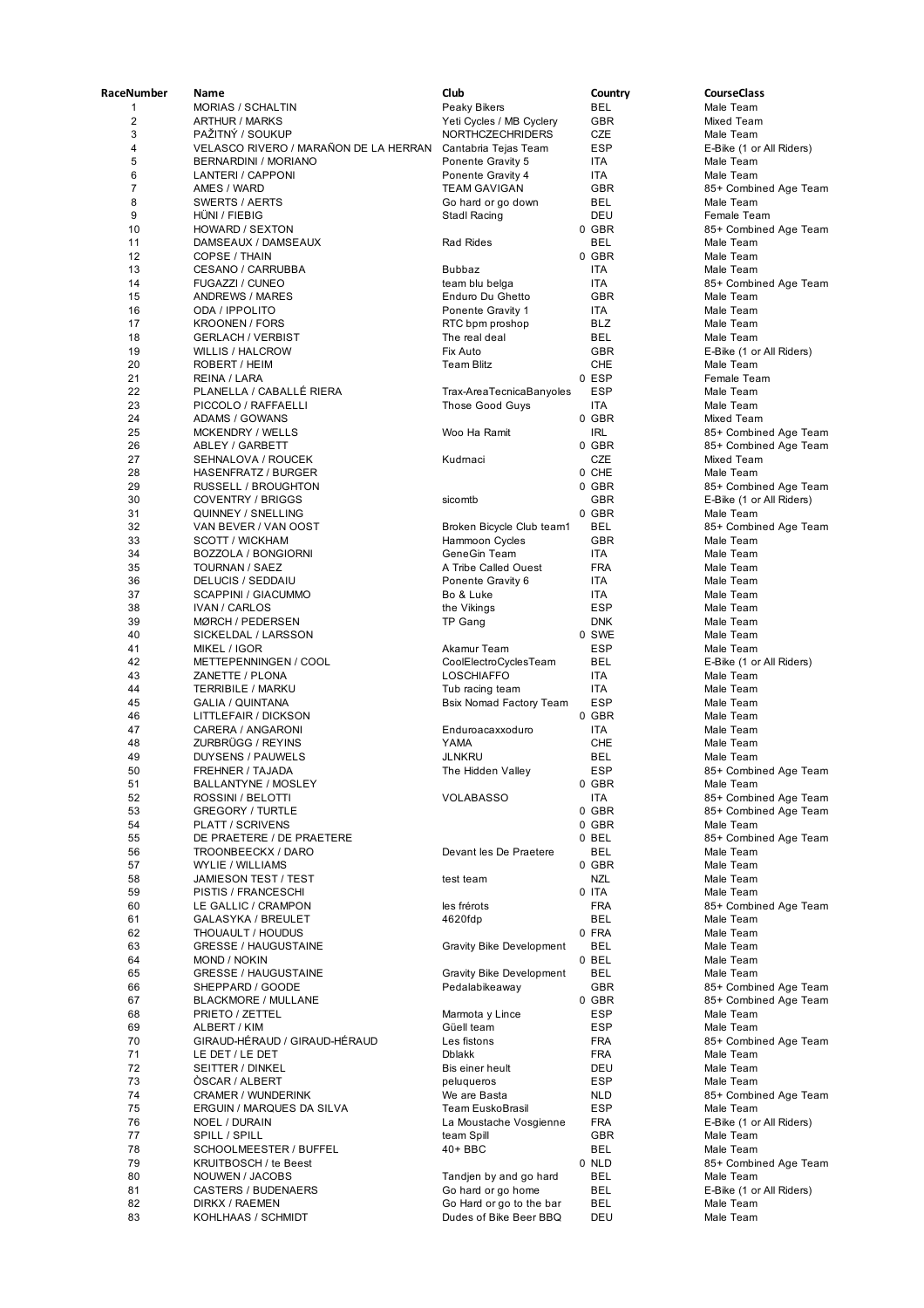| 84  | DILMÉ / GENOVÉ                    | Serinyà Trails                   |             | <b>ESP</b> | Mixed Team               |             |
|-----|-----------------------------------|----------------------------------|-------------|------------|--------------------------|-------------|
| 85  | <b>WALLIS / SEVRAIN</b>           |                                  |             | 0 GBR      | Male Team                |             |
| 86  | <b>WETSELS / KEULEN</b>           | Shredders                        |             | <b>NLD</b> | Male Team                |             |
| 87  | HOCKERUP / HOCKERUP               |                                  |             | 0/         | Male Team                |             |
| 88  | SANCHEZ / GONZALEZ                | Cyclosphera Team                 |             | <b>ESP</b> | Male Team                |             |
| 89  | PFEIFFER / HAVERKAMP              | Spandex ultimate                 |             | <b>FRA</b> | 85+ Combined Age Team    |             |
| 90  | <b>RECORDON / COUTEAUX</b>        | Les Jurassiens                   |             | <b>FRA</b> | Male Team                |             |
| 91  | DE BAERDEMAEKER / DE BAERDEMAEKER | Flocons d'avoine                 |             | BEL        | Male Team                |             |
| 92  | MURRAY / FRENZEL                  |                                  |             | 0 CHE      | 85+ Combined Age Team    |             |
| 93  | SCAIOLA / MASSIMILIANO            |                                  |             | 0 ITA      | Male Team                |             |
| 94  | ŠAUER / KÁRNÍK                    | Cyklosauer                       |             | CZE        | Male Team                |             |
| 95  | SNOTER / BUMANO                   | Rainbow warrior                  |             | SWZ        | Male Team                |             |
| 96  | PAINTA / NERKO                    | <b>Enduro Busters</b>            |             | POL        | Male Team                |             |
| 97  | CALORE / DI MARTINO               | Ponente Gravity 3                |             | ITA        | 85+ Combined Age Team    |             |
| 98  | SUNIER / KOENIG                   | Naturalbornchillers              |             | CHE        | Male Team                |             |
| 99  | LA MARCA / ALBERTO                | Ponente Gravity 2                |             | ITA        | 85+ Combined Age Team    |             |
| 100 | <b>HARTBROD / SCHILBACH</b>       | A-Team                           |             | DEU        | Male Team                |             |
| 101 | SMITHSON / SAUNDERS               |                                  |             | 0 GBR      | 85+ Combined Age Team    |             |
| 102 | <b>SMETANIK / PAJMA</b>           | Gigantic Racing Team             |             | CZE        | 85+ Combined Age Team    |             |
| 103 | <b>BLOEMEN / RÜHL</b>             | Je oma in badpak                 |             | <b>NLD</b> | Male Team                |             |
| 104 | SHINNORS / COLLINS                | Team Ballyhoura                  |             | <b>IRL</b> | Male Team                |             |
| 105 | <b>BELL / GRAEVE</b>              | Dream Team                       |             | DEU        | Mixed Team               |             |
| 106 | PERRINJAQUET / PERRINJAQUET       |                                  |             | 0 CHE      | Male Team                |             |
| 107 | LANTZ / LANTZ                     | Team Khäppas                     |             | SWE        | Male Team                |             |
| 108 | ATTHOFF / ATTHOFF                 | Stofresama                       |             | SWE        | Male Team                |             |
| 109 | ATTHOFF / SÖDERSTRÖM              | Irish Coffee Boys                |             | SWE        | 85+ Combined Age Team    |             |
| 110 | <b>MILLS / BACH</b>               | Trailförster                     |             | GBR        | Male Team                |             |
| 111 | <b>MODRAK / USINGER</b>           | OTB:office                       |             | DEU        | Male Team                |             |
| 112 | SCAROLA / MCGILVRAY               | Scrotum Cycles                   |             | $\prime$   | 85+ Combined Age Team    |             |
| 113 | <b>BAILEY / LAWLESS</b>           |                                  |             | $0$ GBR    | Male Team                |             |
| 114 | CLAEYS / LAMPO                    |                                  |             | 0 BEL      | Male Team                |             |
| 115 | <b>QUINTIENS / PARKIN</b>         |                                  |             | 0 BEL      | Male Team                |             |
| 116 | <b>JONES / TROMBETTA</b>          | <b>Pfalz Fallers</b>             |             | <b>USA</b> | Male Team                |             |
| 117 | KIRK / KIRK                       | <b>STOKE</b>                     |             | IRL        | Male Team                |             |
| 118 | STATON / PRATT                    | The Iron Horse Cyclery           |             | <b>GBR</b> | 85+ Combined Age Team    |             |
| 119 | <b>VILLIERS / COLEMAN</b>         |                                  |             | 0 GBR      | E-Bike (1 or All Riders) |             |
| 120 | <b>WILLIAMS / WILLIAMS</b>        |                                  |             | 0/         | Male Team                |             |
| 121 | GÖTZ / FRITZENWALLNER             | Rumpumpel                        |             | DEU        | Female Team              |             |
| 122 | VAN DYCK / SEYEN                  | G-bikes enduro crew              |             | $\prime$   | Mixed Team               |             |
| 123 | LUCHSINGER / HARTWEIN             | !!don't forget 2 rock 'n' roll!! |             | CHE        | 85+ Combined Age Team    |             |
| 124 | ASHCROFT / LEARY                  | The Dirt Fund Project (1)        |             | <b>GBR</b> | 85+ Combined Age Team    |             |
| 125 | O'SHEA / FLETT                    | The Dirt Fund Project            |             | IRL        | 85+ Combined Age Team    |             |
| 126 | <b>BERTON / PELAZZA</b>           | <b>Gravity Garage</b>            |             | ITA        | Male Team                |             |
| 127 | CERAR / BRANCELJ                  | SlayAllDay                       |             | SVN        | Female Team              |             |
| 128 | ECKART / JAUCH                    | Crashdaddies                     |             | DEU        | Male Team                |             |
| 129 | <b>MARAITE / DIETENS</b>          | Jupette et sylvent               |             | $\prime$   | Male Team                |             |
| 130 | TREBESSOV / WAGNER                | Le saucisses volantes            |             | <b>FRA</b> | Male Team                |             |
| 131 | FERNANDEZ PEREZ / SALA MARTINEZ   | B <sub>2</sub> R                 |             | <b>ESP</b> | Male Team                |             |
| 132 | <b>BINA / GARIN</b>               |                                  |             | 0 ITA      | Male Team                |             |
| 133 | SPORENBERG / WOLF                 |                                  |             | 0 DEU      | Male Team                |             |
| 134 | NEUVILLE / DUJARDIN               | rock & gravillon                 |             | BEL        | E-Bike (1 or All Riders) |             |
| 135 | GALDON SERRANO / PEP              | <b>BSIX-REM</b>                  |             | ESP        | E-Bike (1 or All Riders) |             |
| 136 | EBERHARDT / EBEL                  |                                  |             | 0 DEU      | Mixed Team               |             |
| 137 | <b>EBERHARDT / HOLL</b>           |                                  |             | 0 DEU      | Male Team                |             |
| 138 | VAN HAREN / WILSCHUT              | SoulRide                         |             | <b>NLD</b> | Mixed Team               |             |
| 139 | <b>BOISSON / CADOT</b>            |                                  |             | 0 FRA      | Male Team                |             |
| 140 | VAN DAMME / MERTENS               |                                  |             | 0 BEL      | Male Team                |             |
| 141 | RAAT / VAN DER VEGT               | Man O Sword 1                    |             | <b>NLD</b> | Male Team                |             |
| 142 | WEBER / BIERBAUER                 | Loco Limbo's                     |             | <b>NLD</b> | Male Team                |             |
| 143 | LENA / RUEHL                      | dirtlej                          |             | DEU        | Mixed Team               |             |
| 144 | RAMPAZZO / GRAZIANI               | Parigi DaBar                     |             | ITA        | E-Bike (1 or All Riders) |             |
| 145 | DAMONT / PUIG                     | A full                           |             | <b>ESP</b> | Male Team                |             |
| 146 | STEIMETZ / LETT                   | <b>BLAKE et MORTIMER</b>         |             | $\sqrt{ }$ | Male Team                |             |
| 147 | HOFMAN / KUIJF                    |                                  |             | 0 NLD      | Male Team                |             |
| 148 |                                   | 0                                | 0           |            |                          | 0           |
| 149 |                                   | 0                                | 0           |            |                          | 0           |
| 150 |                                   | 0                                | $\mathbf 0$ |            |                          | $\mathbf 0$ |
| 151 |                                   | 0                                | 0           |            |                          | 0           |
| 152 |                                   | 0                                | 0           |            |                          | $\pmb{0}$   |
| 153 |                                   | 0                                | 0           |            |                          | 0           |
| 154 |                                   | 0                                | $\mathbf 0$ |            |                          | 0           |
| 155 |                                   |                                  |             |            |                          |             |
| 156 |                                   |                                  |             |            |                          |             |
| 157 |                                   |                                  |             |            |                          |             |

158<br>159<br>160